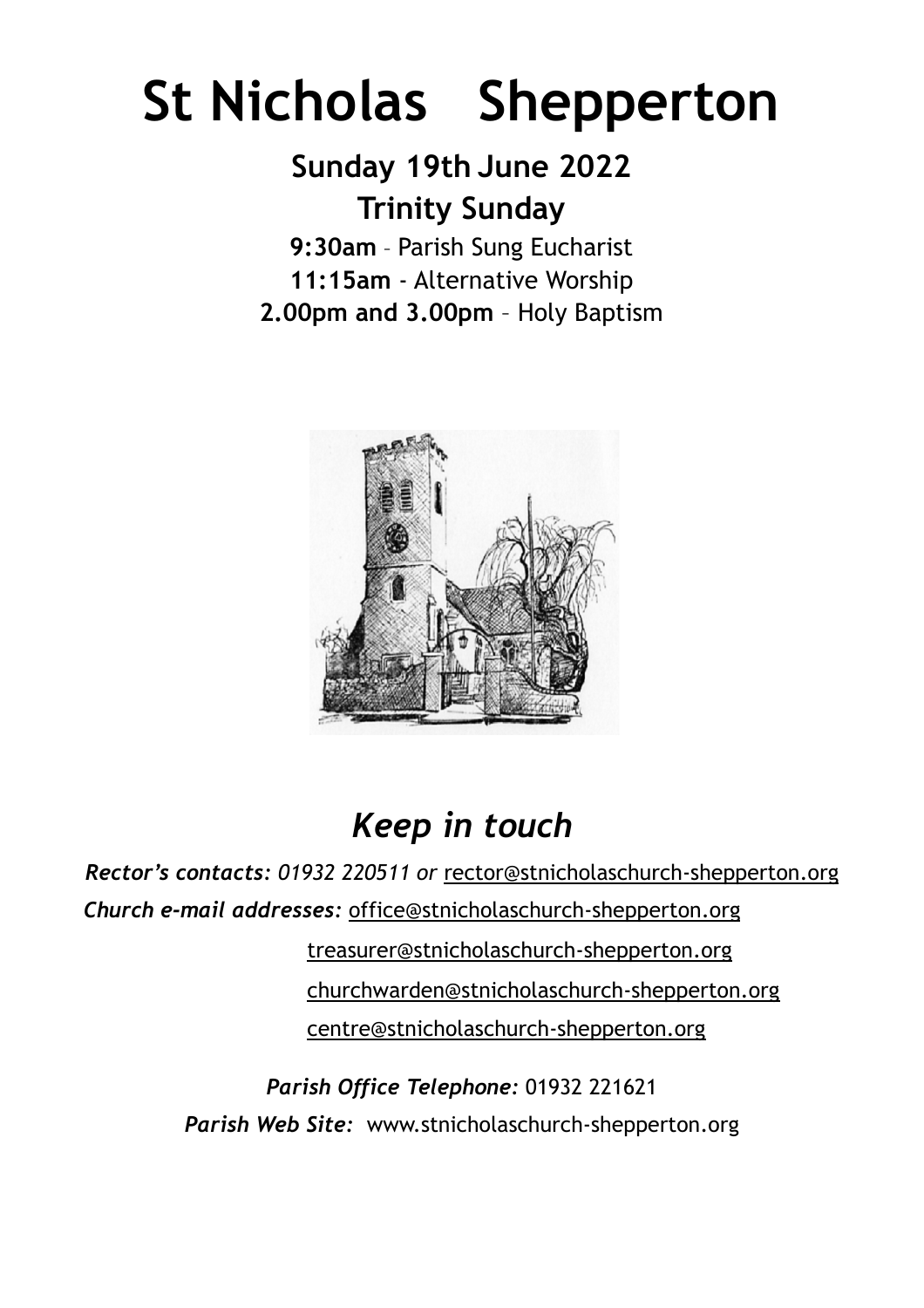*Friends website:* [www.friendsofstnicholaschurch-shepperton.co.uk](http://www.friendsofstnicholaschurch-Shepperton.co.uk)

*Facebook***: www.FaceBook/StNicholasChurchShepperton**

#### **SUNDAY 19th June 2022 Trinity Sunday**

#### **PLEASE NOTIFY THE OFFICE OF ANYONE YOU WOULD LIKE TO BE MENTIONED IN OUR SUNDAY PRAYERS.** *(Please remember you need to have their permission before you place them on a public prayer list)*

#### **COVID 19 RESTRICTIONS**

Following the Government announcement of the lifting of all Covid restrictions, we are starting to review what is best for us in a church context. It is important that everybody who wants to come to church, feels it is safe to do so. Do please continue to use the hand sanitiser on entry and exit and before receiving Communion. If you are suffering from any Covid related symptoms please do not come to church whilst symptoms persist.

#### **Safeguarding in the Church**

As we continue to return to normal church activities, it is a timely reminder that the Diocese offer several excellent online safeguarding courses. 'Basic Awareness' and 'Foundation' can be completed by any member of the congregation and the Diocese particularly recommend that anyone who holds a role within the church is encouraged to complete them. They can be found at<https://safeguardingtraining.cofeportal.org/>.

#### **11.15am Alternative Worship service**

This year the Alternative Worship service will be taking a break to coincide with school holidays.

Our last Alternative Worship service for the summer will be on **Sunday 17th July** and will be followed by a Bring and Share lunch on the Rectory lawn, or if wet in the Parish Centre. Drinks will be provided!

If anybody has any portable "garden games" they would be willing to bring along on the day could you drop Rev Carole an email on [rector@stnicholaschurch-shepperton.org](mailto:rector@stnicholaschurch-shepperton.org) please?

#### **A Time to Worship Together**

On **Sunday, 10th July**, Simon Shutt from FACT (Faith Awareness in Children Trust), will be leading another time of informal worship – activities, songs and prayer – for all the family. It starts at 3.00pm, lasts for 50 minutes and will be followed by light refreshments. All ages welcome. To book a table for your family, please contact the office on 01932 221621 or [office@stnicholaschurch-shepperton.org](mailto:office@stnicholaschurch-shepperton.org)

#### **Thank you**

A huge thank you to all who helped in any way on the St Nick's stall at the Shepperton Fair – and to those who came along to support us. In total we raised £1151 -a splendid amount which will be put towards the cost of the Tower repairs. Thank you also to the ladies who launched our Buy-a- Brick appeal which raised £200 on the day– a great start! Look out for further details of our Buy-a-Brick appeal shortly.

#### **Weekday Eucharist**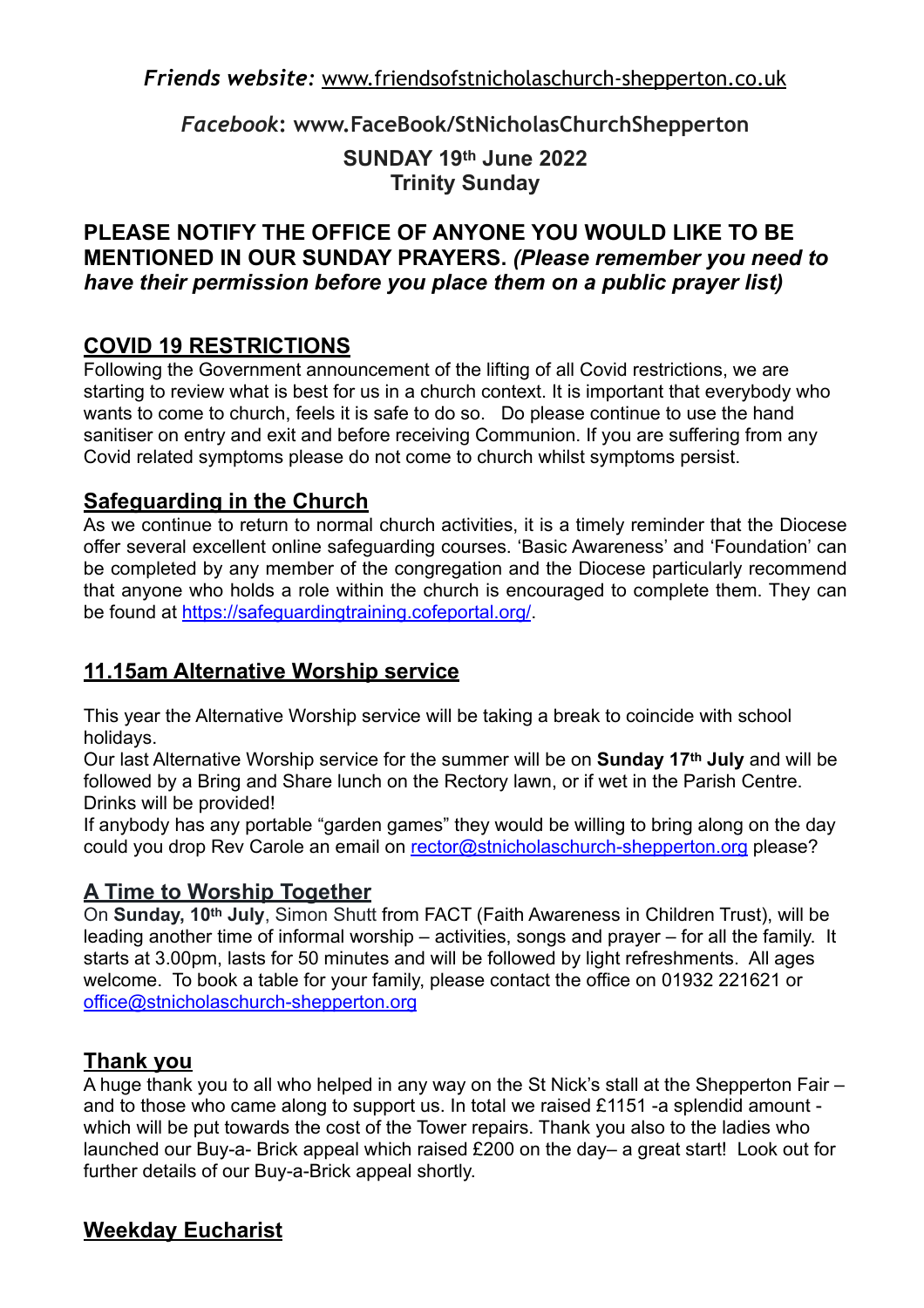There will be a weekday Eucharist in church at 10.30 on the third Tuesday each month. Everyone is welcome and there will be coffee (still in the church) afterwards. The next one will be on **Tuesday 21st June**. If this time would be good for you, but transport is a problem, please contact the office on 01932 221621and we may be able to help.

#### **Little Fishes Carer and Toddler Group**

Several new families came to the meeting on 8<sup>th</sup> June and it was a very happy and enjoyable morning. The next meeting will be in church on **Wednesday 13th July** at 10.00am and everyone is welcome.

#### **St Nicholas Walkers Return !!**

Two dates for your diary: **Friday 1st July 10am**- local short (**3** mile) walk; **Saturday 9th July 5** mile walk from Ripley & Wey Navigation

Do come and join us on a gentle circular walk around Shepperton via Black Ditch, Littleton Lakes & the Towpath on **FRIDAY 1ST JULY.** Depart Church Square at **10am,** returning shortly after 12 noon having stopped for refreshments at Nauticalia. No need for a packed lunch. Further details from John Child (245952) or email: [chiljohn@aol.com](mailto:chiljohn@aol.com). Parts of the walk could be muddy if it has rained.

**9th July** walk again is a circular walk starting in Ripley village & walking along the Wey Navigation- packed lunch needed for this walk. Meet outside Church at 10am- again if it has rained parts of this walk also could be muddy.

#### **June Piper**

June Piper was a much-loved member of this congregation for many years, involved in St. Nicholas in many ways but especially as a valued member of the choir. It is impossible to think of June without also thinking of her identical twin Pat. Together they led us in liturgical dance and were also leading lights in the many shows that were put on, both as part of church life and also in the wider community. People in Shepperton often affectionately referred to them as either "The Wrigley Twins" or "The Toni Twins" even many years after they had appeared in the advertisements. We have missed June's warm personality since she moved away to live in West Sussex some years ago. She is in our prayers along with her children, Sharon and Mark, and also Pat. June's funeral will take place at St. Mary's Church, Felpham on 24th June at 2.00 p.m. It is hoped that the service will be live streamed and we trying to obtain details.

#### **Ann Frost**

Our friends at St Mary Magdalene have let us know that the long-delayed memorial service for Ann will be held on Saturday 25<sup>th</sup> June in St. Mary Magdalene church at 10.30am. Friends are welcome to come, to remember Ann and celebrate her life. Together with others from St MM she was an early and active member of the Words for Water group, occasionally reading her husband's poems.

#### **APPLICATION FOR SCHOOL PLACES.**

If you will require confirmation of church attendance for school application forms next September, do please identify yourself to the church wardens **each time** you are present so that you may be entered in the attendance register.

Please note that in order to apply under the church attendance criteria both schools require monthly attendance for at least the 12 months prior to the application being made.

#### **NOTICES**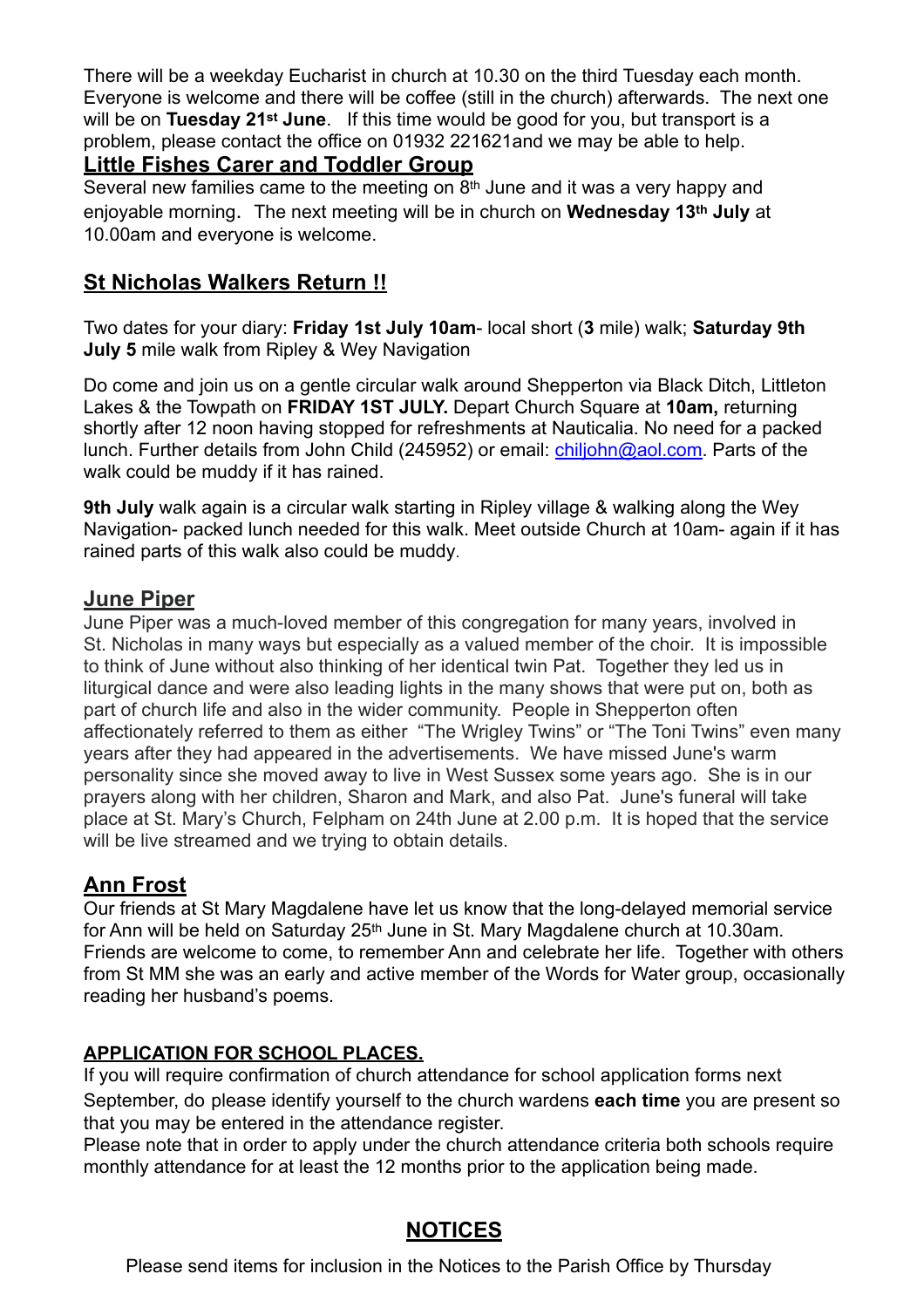## **Next Week in Church**

**Tuesday 21st June 10:30am –** Said Eucharist & coffee **Thursday 23rd June Noon** – Funeral of Tony Ashburner **Saturday 25th June 2.00pm** – Wedding of Richard and Rachelle **Sunday 26th June 2nd Sunday after Trinity 8:00am –** Said Eucharist  **9.30am -** Parish Sung Eucharist  **11.15am** - Alternative Worship **In the Parish Centre Monday 20th 9:15am-1:30pm –** Roseacre **3:30** White Lodge After School Club **Tuesday 21st 9:15am-1:30pm –** Roseacre **2:00pm** – Board Games Afternoon **7:30pm** – Ashford Orchestra **Wednesday 22nd 9:15am-1:30pm -** Roseacre **7:30-9:00 –** Pilate**s Thursday 23rd** 9:15am-1:30pm Roseacre **3:30 – 5:50** White Lodge After School Club **5:30 - 8:00** - Pilates **8:15– 9:15pm** - Clarinet Group **Friday 24th 9:15am-1:30pm** Roseacre **7:30pm – 9:30pm** - Group Meeting